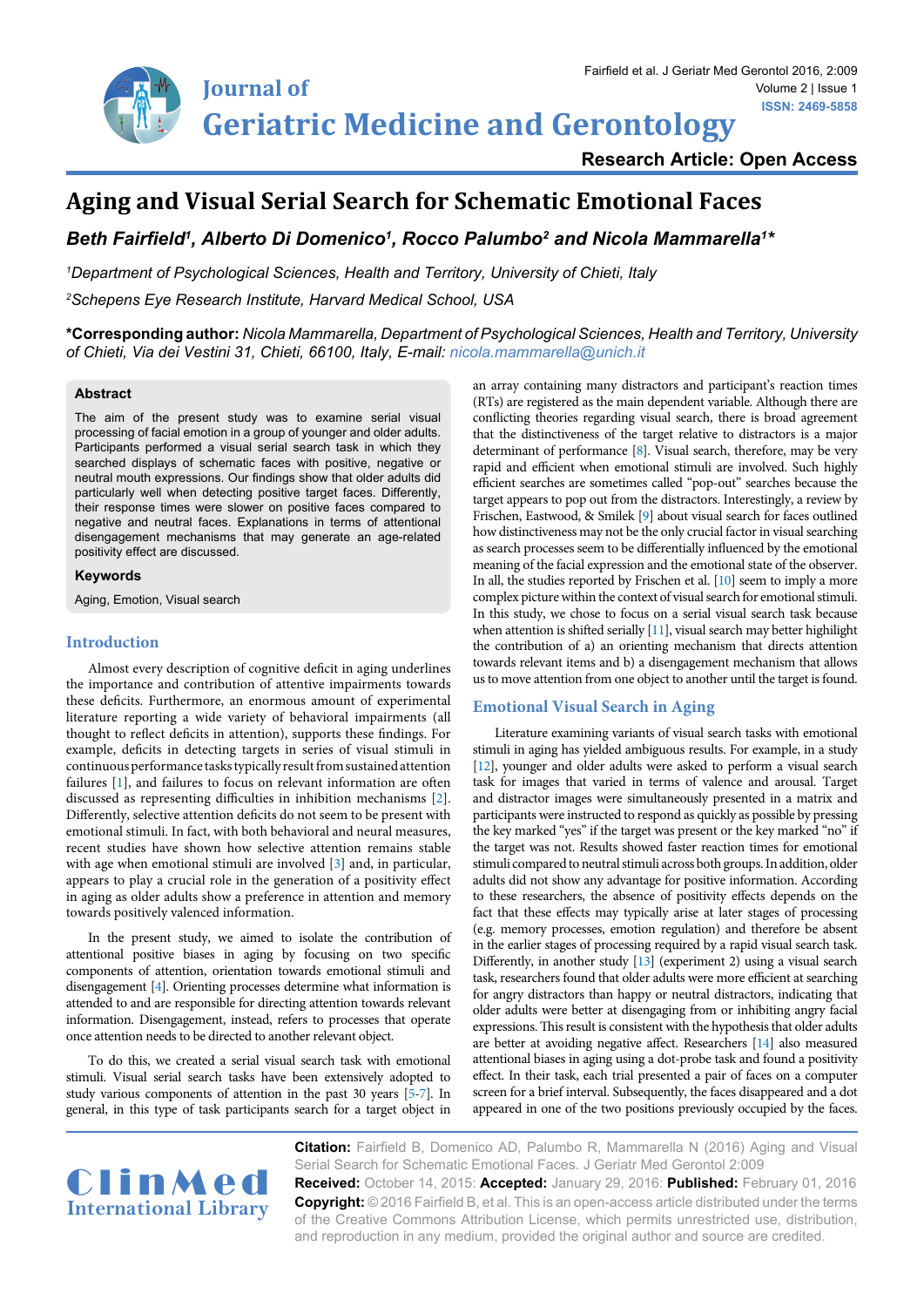Participants were instructed to indicate as quickly as possible which side of the monitor the dot appeared on. Older participants responded faster when the dot corresponded to the position of a positive face, while their responses were slower if the dot appeared where a negative face had appeared [\[15\]](#page-3-13). Although these studies differed in terms of methodology, it is important to note that all of them presented the emotional information simultaneously making it difficult to behaviorally disentangle the role of different attentional mechanisms such as disengagement (indispensable for moving attention from one type of target to another). For this reason, we chose to use a search task in which each matrix contained two possible targets (a valenced target and an "ad-hoc" distractor, which contains the same graphic elements but devoid of valence) and participants were required to search for both of them. In this manner, we were able to estimate how long participants attended to one target item before moving to the next one. In addition, when a search task requires a response indicating whether a target is present or absent, as done in the above-mentioned studies, participants may simply give up and press the 'no' button. This may be especially typical of older adults' performance under time constraints. To avoid this problem, participants were invited to scan each item by pressing the space bar in order to advance on each item and respond every time they encounter either the target or the adhoc distractor.

# **The Present Study**

The aim of the present study was to investigate attention-related processes involved in visual search for emotional information in aging by assessing performance in an innovative serial search task for stimuli that varied in terms of emotional valence. The self-paced serial visual search task required participants to pay attention to an image when surrounded by a black frame. Participants were instructed to evaluate each image as quickly and accurately as possible. We carefully controlled the amount of feature overlap between targets and ad-hoc distractors keeping the demand for perceptual processing constant and invited participants to serially search for target and ad-hoc distractor information within the same display. The differences in RTs based on the valence of the target controlled for the RTs on ad-hoc distractor information were our primary interest. This index provided a measure of participants' ability to disengage from valenced target information while searching. First, we expected older adults to be slower in detecting and disengaging compared to younger adults independently of valence. Second, in line with existing literature [\[15,](#page-3-13)[16\]](#page-3-14) we expected older adults to be more sensitive than younger ones to positive information. In particular, if positivity effects occur because older adults spend more time on positive information and/ or tend to disengage more slowly from positive information, we expect to register slower RTs on positive target trials in older adults compared to those of younger adults. Again, this finding would indicate a preference for positive information indexed through the increased time spent on positive faces or, to say it differently, to a "difficulty" in disengaging from positive facial expressions during visual search. Differently, if younger and older adults show comparable RTs on positive trials, this would indicate that disengagement is not a crucial attentional mechanism underlying the positivity effect and that, as shown in [\[12\]](#page-3-4), other processes such as memory and emotion regulation strategies may be called on to explain this effect.

# **Method**

# **Participants**

Thirty-one younger (12 males,  $M_{\text{age}} = 22.7$ ,  $SD = 2.1$ ) and 31 older adults (12 males,  $M_{\text{age}} = 69.1$ ,  $SD = 5.6$ ) participated in the experiment. Younger participants were recruited from psychology classes for class credit at the University of Chieti. Older participants were healthy home dwelling seniors recruited from local senior centers in Chieti. All participants reported having normal or corrected-to-normal vision and reported being able to see all of the stimuli. Older adults were also screened to ensure absence of primary degenerative brain disorders and other psychiatric conditions or medications that could affect cognitive performance.

# **Materials and procedure**

Before starting the experimental session, each participant was

#### <span id="page-1-0"></span>**Table 1:** Participant Characteristics.

|                       | Younger     | Older       |
|-----------------------|-------------|-------------|
| Age                   | 22.7(2.1)   | 69.1(5.6)   |
| Education (years)     | 16.8(2.1)   | 10.7(3.7)   |
| MMSE                  |             | 28.9(1.1)   |
| Digit span (Forward)  | 7.6(1.6)    | 5.4(1.8)    |
| Digit span (Backward) | 6.2(2.1)    | 4.5(6.2)    |
| Pattern Comparison    |             |             |
| <b>RTs</b>            | 63.1 (13.8) | 154.1(63.1) |
| Accuracy              | 57.6(2.7)   | 57.9(2.7)   |
| <b>PANAS</b>          |             |             |
| Positive              | 32.4(8.3)   | 37.6 (7.6)  |
| Negative              | 20.3(6.5)   | 17.3(5.8)   |

Note: Standard deviations are in parentheses; \* p < 0.05

<span id="page-1-1"></span>

**Figure 1:** Materials and procedure of the experiment: (a) schematic depiction of valenced targets on the left and corresponding ad-hoc distractors on the right (b) visual array of stimuli: participants were instructed to serialy search for target information and ad-hoc distractor indicated at the top of the display.

administered the Digit Span Memory Test, which includes a forward and backward subtest [\[17\]](#page-3-15) and the Positive and Negative Affect Scale (PANAS) [\[18\]](#page-3-16). The first task is based on memorization of short sequences of digits of increasing length, while the PANAS ask participants to indicate the frequency of positive and negative emotions on a 7-point scale during the last week (from  $1 = not$  at all to  $5 = absolutely$ ). Older adults, in addition, completed the Mini-Mental State Examination (MMSE) [\[19\]](#page-3-17) that was used as a screening tool for dementia. The mean values and *t*-test results for these tests are presented in [table 1](#page-1-0). One older participant gave up half way through the experimental task; therefore, we did not include his data in the analyses. The stimuli are shown in [figure 1.](#page-1-1)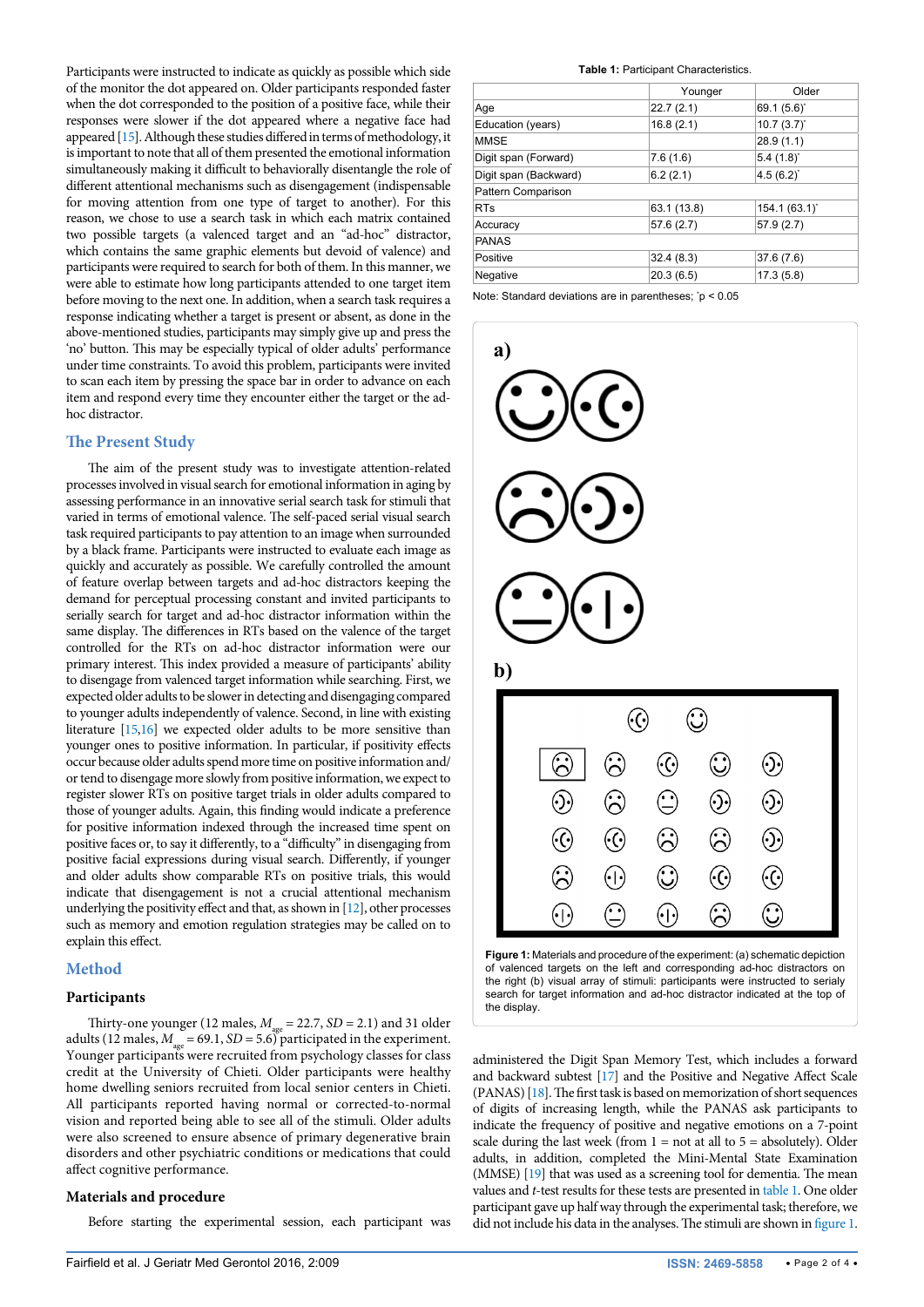They were presented on a video monitor at a distance of approximately 70 cm. Each search array consisted of 25 schematic faces (diameter = 2.5 cm) drawn with black contours ( $5 \times 3.4$  cm) on a white background. There were six blocks of stimuli each containing six trials for a total of 36 arrays (12 positive, 12 negative and 12 neutral). Each block (containing six trials) was preceded by a blank screen. Participants decided when to start by pressing the spacebar. A one-second blank screen with a central fixation point preceded each trial within a block. In a typical search array, the to-be-searched target information was presented at the top of the screen, while 25 schematic faces occupied the remaining search region. These 25 items included randomly presented target information, ad-hoc distractors and other distractors (valenced target items and adhoc distractors from different blocks of trials). Each valenced target item was paired with an ad-hoc distractor created by scrambling the perceptual features of the valenced target information. Each search array could contain a different number of targets and the target and ad-hoc distractor's number and locations were balanced across each block of trials. Across the trials, there were a total of 150 positive, 150 negative and 150 neutral targets and a corresponding number of ad-hoc distractors. Participants were instructed to search as quickly and as accurately as possible for target information and ad-hoc distractors presented at the top of the display. To reduce the recruitment of memory processes, target information and the corresponding ad-hoc distractor remained on the screen during each trial. Participants were instructed to use the space bar to search each array. As participants moved through the arrays, items were serially highlighted by a black frame (from left to right and from the top row toward the bottom) in order to indicate advancement from one item to the next. Finally, participants were instructed to keep pressing the space bar until they encountered a target item. When participants encountered a target item they were instructed to press the enter key. The stimulus array remained on the screen until participants pressed the space bar on the last item. Prior to the experimental session, we provided instructions via a PowerPoint presentation, followed by one practice block. Short breaks were provided if participants manifested tiredness. Responses latencies and accuracy for each trial were recorded with E-Prime (Version 1.1.4.1) experimental software.

# **Results**

# **Recognition accuracy**

We conducted a first analysis on the difference between correctly identified target faces and errors. In general, all participants were highly accurate, with a mean of 80% correct or higher for each group, indicating that the RTs were not confounded by speed-accuracy trade-offs. A 2 (Group: younger vs.older adults)  $\times$  3 (Valence: positive, negative and neutral) mixed-model analysis of variance (ANOVA) did not revealed any significant effect, suggesting that both groups were good at identifing target faces during the serial visual search task. However, planned comparisons showed that older adults were particularly good at identifying positive target faces (87.6%) compared to the younger group (82.1%),  $F(1,59) = 4.17$  p < 0.05 Mse = 0.04. No differences were detected across groups for negative (Young Adults = 82.9 %; Older Adults = 80.6%) and neutral target faces (Young Adults =  $84.2\%$ ; Older Adults =  $82.4\%$ ).

#### **Reaction times**

Rts for error trials were excluded (fewer than 9% of all responses) as were Rts that were +/- 2 *SD* from each participants' mean (approximately 3% of responses). Mean RTs were then calculated for each emotional valence category. The differential means of RTs for each group are presented in [table 2](#page-2-0).

<span id="page-2-0"></span>**Table 2:** Mean Differential Response Time (RT) Scores in Milliseconds for Young and Older Adults. Standard Deviations are in parentheses.

| Category | Young           | Older            |  |
|----------|-----------------|------------------|--|
| Positive | 622.52 150.93)  | 1518.66 (554.67) |  |
| Negative | $-69.35(79.58)$ | $-38.41(163.50)$ |  |
| Neutral  | $-4.52(42.70)$  | 47.52 (137.20)   |  |

Note: Negative values indicate that participants were faster in detecting target information compared to the ad-hoc distractor.

Because our main interest was to investigate the effects of valence on participants' target detection times, we created scores for each emotional target category that controlled for the participant's RT to detect ad-hoc distractors (e.g. subtracting the RT to detect targets from the RT to detect ad-hoc distractors). This may be considered an index of each participant's ability to respond to and disengage from target information. These data were then analyzed using a 2 (Group: younger vs. older adults)  $\times$  3 (Valence: positive, negative and neutral) mixed-model analysis of variance (ANOVA). There was a significant effect of group,  $F(1,59) = 62.74$  p < 0.001 Mse = 77655.48 as older adults' responses (509.26) were slower than those of younger adults (182.88). There was a significant effect of valence,  $F(2,118) = 431.48$  p  $< 0.001$  Mse = 55844.12. The mean differential RT score for positive information was 1063.24; it was -54.13 for negative information and 21.07 for neutral information. Planned comparisons showed that participants were slower on positive compared to negative,  $F(1,60) =$ 207.96 p < 0.001 Mse = 183110.79 and neutral information,  $F(1,60)$  =  $210.13$  p < 0.001 Mse = 157649.51. Participants' responses were faster on negative compared to neutral information,  $F(1,60) = 17.84$  p < 0.001 Mse = 9668.85. Finally, the two-way interaction was significant,  $F(2,118) = 66.50 \text{ p} < 0.001$ , (this interaction remained significant even after controlling for education, p < 0.05). In general, both groups were slower on positive information compared to negative and neutral information as shown in the main effect of valence. However, to verify whether older adults' RTs were especially slower than those of younger adults on positive information, we calculated a differential score between RTs for positive information and the mean RTs scores to negative and neutral information pooled together. This analysis revealed a tendency for older adults to hold on to positive information compared to other types of information (e.g., negative and neutral) with respect to younger adults,  $F(1,59) = 72.84$  p < 0.001 Mse = 152869.58. The mean value was 1514.11 for older adults, while it was 659.45 for younger adults.

# **Discussion**

In this study, we used a serial visual search task to isolate specific attentional mechanisms, such as disengagement, responsible for shifting the focus of processing from item to item while observers search for a target [[11](#page-3-3)]. Researchers in previous studies with older adults have also examined visual search performance, but they generally found little or no preference for positive information at this early stage of processing [\[15\]](#page-3-13). The method used in the present study, however, was designed to be more sensitive than those used in previous studies [\[20](#page-3-18)], leading to two major findings. First, older adults displayed overall recognition accuracy for detecting positive information compared to other types of information, suggesting that positivity effects may arise at early stages of processing. Second, in line with this, we found some evidence for an age-related change in detection of emotional information, as older adults demonstrated remarkable slowing on positive information.This finding does not seem to reflect some sort of generalized slowing. If older adults produced a slowing of all processes involved in performing visual search, then the degree of slowing should have been proportional to each type of target, leading to the same percentage increase across conditions. The fact that the proportional difference between younger and older adults was almost than three times larger with positive targets than with negative or neutral targets provides strong evidence against an account based on generalized slowing. Our results argue instead, for a more specific bias in attentional mechanisms. In particular, there appears to be a bias in the processes that operate to identify a positive target together with a bias to hang on to it. In contrast with previous studies, our task emphasized the implementation of selection and disengagement of attention. The main determinants of visual searching are, in this case, the time required to determine whether a given item is a target and disengament from it. In this experiment, we predicted that differences in RT's of older adults would be largest in the positive trials compared with those of younger adults. The results are consistent with our predictions as older adults detected positive target information very rapidly, and under most conditions that involved one shift of attention, they tended to spend